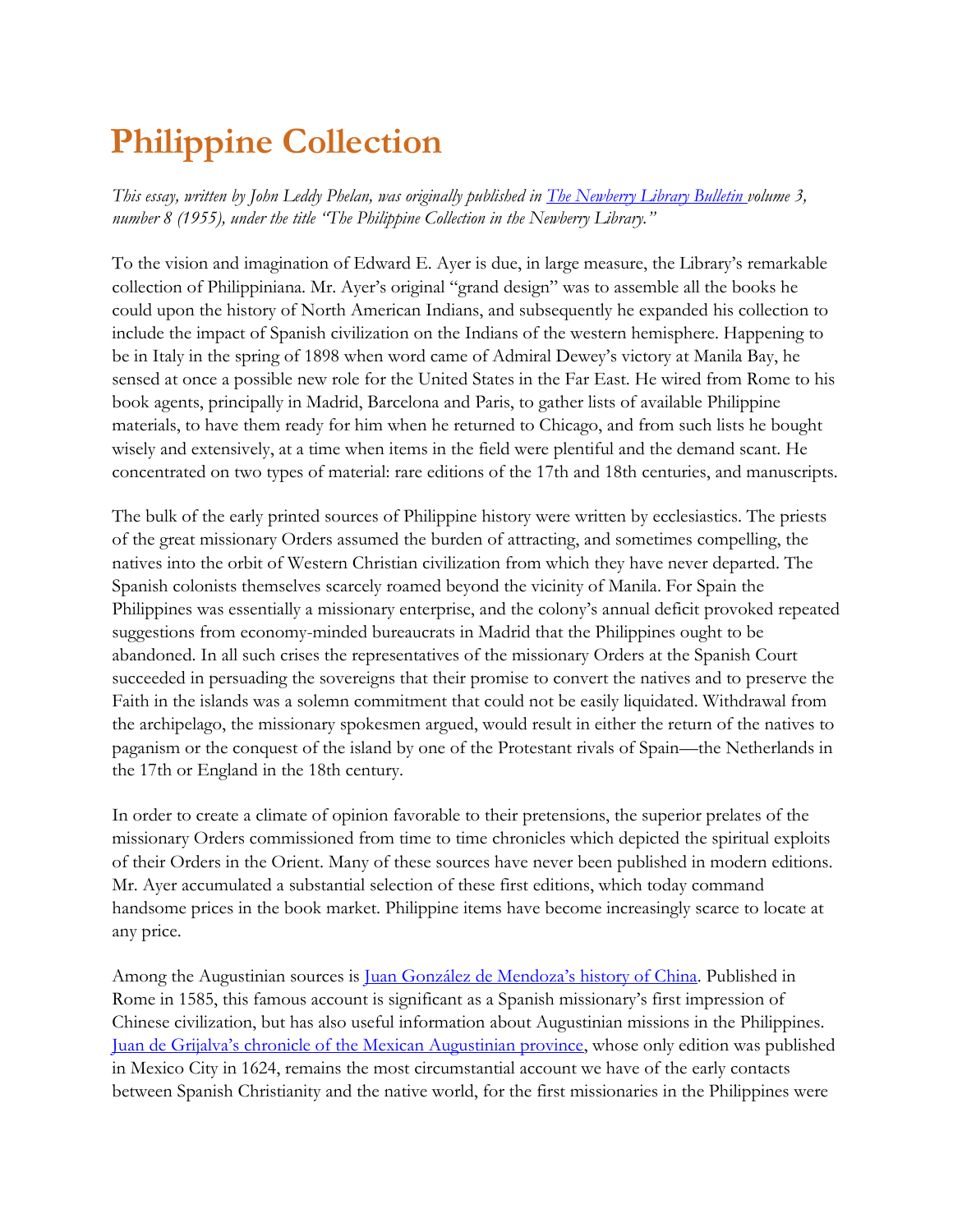Augustinian friars from Mexico. [Gaspar de San Augustín's history](http://vufind.carli.illinois.edu/vf-nby/Record/nby_388634), published in Madrid in 1698, is noteworthy not only for its contents but also for the very fine engravings symbolizing the "spiritual conquest" of the Augustinians and the temporal conquest by Philip II's soldiers. [A continuation of](http://vufind.carli.illinois.edu/vf-nby/Record/nby_334147)  [this work, written by Casimiro Díaz,](http://vufind.carli.illinois.edu/vf-nby/Record/nby_334147) was not published until 1890. Juan de [Medina's history](http://vufind.carli.illinois.edu/vf-nby/Record/nby_649310), completed in 1630, and Pedro del Vivar's account, covering events up to 1763, appeared first in 1893. Although modern editions, these chronicles are now scarce.

Franciscan sources, likewise represented in Mr. Ayer's purchases, were published in various countries. [Bartholomé de Letona's biography of Sister Gerónima de la Asunción](http://vufind.carli.illinois.edu/vf-nby/Record/nby_135045), the indomitable founder of the first convent of nuns in Manila, whose portrait Velázquez painted, appeared in 1662 in Puebla, Mexico. Both [Miguel de San Bernardo's book](http://vufind.carli.illinois.edu/vf-nby/Record/nby_654990) and [Juan Francisco de San Antonio's](http://vufind.carli.illinois.edu/vf-nby/Record/nby_87276)  [monumental chronicle](http://vufind.carli.illinois.edu/vf-nby/Record/nby_87276) were published in Manila, the one in 1736, the second two years later. [Marcos](http://vufind.carli.illinois.edu/vf-nby/Record/nby_188619)  [de Santa Rosa ó Alcalá's chronicle](http://vufind.carli.illinois.edu/vf-nby/Record/nby_188619), indispensable for understanding the Spanish background of the Philippine Franciscans, bears a Madrid imprint of 1738, and [Domingo Martínez's survey](http://vufind.carli.illinois.edu/vf-nby/Record/nby_534596) of the whole scope of Franciscan activity in the Orient was likewise published in Madrid in 1756. Another [chronicle,](http://vufind.carli.illinois.edu/vf-nby/Record/nby_685761) written in the 17th century by Francisco de Santa Inés, did not appear in print until 1892. Recently the Library bought the rare edition of [Marcello de Ribadeneira's history](http://vufind.carli.illinois.edu/vf-nby/Record/nby_634530), invaluable for the early years of Franciscan activity in the Philippines (Barcelona, 1601).

The Domincans published in Manila a series of chronicles, all of which Mr. Ayer purchased. The first [history of that Order,](http://vufind.carli.illinois.edu/vf-nby/Record/nby_196985) by Bishop Diego Aduarte, came out in 1640, and was [reprinted](http://vufind.carli.illinois.edu/vf-nby/Record/nby_196984) in Zarogoza in 1693, at the time when Baltasar de Santa Cruz published a [continuation of Aduarte.](http://vufind.carli.illinois.edu/vf-nby/Record/nby_196984) Later histories of the Domincan missions were by [Vicente de Salazar,](http://vufind.carli.illinois.edu/vf-nby/Record/nby_651422) 1742, and by Domingo [Collantes,](http://vufind.carli.illinois.edu/vf-nby/Record/nby_301820) 1783.

The Jesuits played a decisive role in Christianizing the Filipinos, and the importance of their missionary achievement is reflected in the literature they published. The first account is [Pedro](http://vufind.carli.illinois.edu/vf-nby/Record/nby_324225)  [Chirino's](http://vufind.carli.illinois.edu/vf-nby/Record/nby_324225) (Rome, 1604). This very rare first edition, which has been republished, is an outstanding example of the high level of Jesuit scholarship in this period. Francisco Colín's continuation of [Chirino](http://vufind.carli.illinois.edu/vf-nby/Record/nby_301619) (Madrid, 1663) also ranks as one of the most informative accounts written about the missionary enterprise in the Philippines. The Colín edition contains a very fine specimen of Philippine cartography. The stubborn resistance of the Mohammedans of the southern Philippines to Spanish penetration is recounted in Francisco Combés' [history of Mindanao](http://vufind.carli.illinois.edu/vf-nby/Record/nby_306097) (Madrid, 1667). Juan Jose Delgado's [encyclopedic synthesis,](http://vufind.carli.illinois.edu/vf-nby/Record/nby_235211) completed in 1752 but not published until 1892, is an indication of how the spirit of the Age of the Enlightenment had penetrated as far as the Jesuit community in the Philippines.

Although the Augustinian Recollects were the least important of the great missionary orders in the islands, Juan de la Concepción's history in fourteen volumes is one of the classic works of Philippine historiography (Sampaloc, 1788-1792). [Andrés de San Nicolas' chronicle](http://vufind.carli.illinois.edu/vf-nby/Record/nby_653325) (Madrid, 1664) is a circumstantial source for the history of the early Recollect missions in the archipelago.

Though the Franciscans founded and staffed the first hospitals in the Philippines, by the middle of the 17th century the brothers of the Order of St. John were providing nurses and physicians. A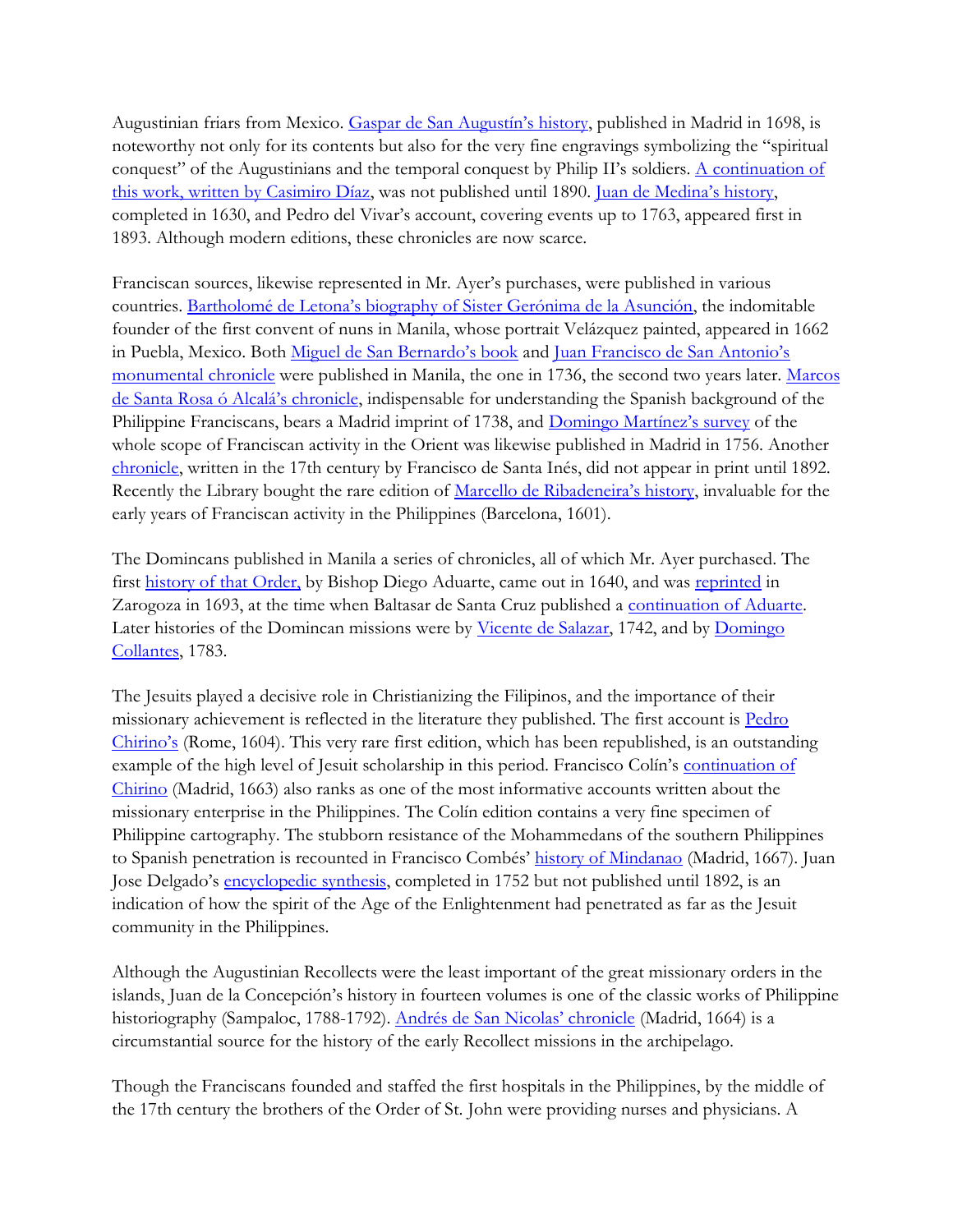major source for the [history of the Order of St. John](http://vufind.carli.illinois.edu/vf-nby/Record/nby_183288) is by Juan Manuel Maldonado (Manila, 1742). The vast scope of the charitable activities of the lay brotherhood of the Santa Misericordia is told by [Juan Bautista de Uriarte](http://vufind.carli.illinois.edu/vf-nby/Record/nby_749904) (Manila, 1728).

More general in character are two 17th century surveys of conditions in the island. Antonio de Morga, whose <u>book</u>, published in Mexico City in 1609, is an elegant example of Mexico printing, spared neither his fellow-bureaucrats, the Spanish colonists, nor the missionary orders in his trenchant critique. Less incisive than Morga's, but equally informative, is the memorial of Juan Grau [y Monfalcón,](http://vufind.carli.illinois.edu/vf-nby/Record/nby_443505) ambassador of the Philippine colony at the court of Philip IV (Madrid, 1637).

Two choice items bought by Mr. Ayer concern the fabled Manila galleon, which, plying between Manila and Acapulco, Mexico, made it possible for Spanish and Chinese merchants to exchange in Manila Mexican silver for Chinese silks, and so became the economic lifeline of the Philippine colony. One is the [codification of the regulations governing the Manila-Acapulco trade](http://vufind.carli.illinois.edu/vf-nby/Record/nby_699570) promulgated by the Council of the Indies (Madrid, 1736); the other is a [series of regulations for the operation of](http://vufind.carli.illinois.edu/vf-nby/Record/nby_631146)  [the galleons](http://vufind.carli.illinois.edu/vf-nby/Record/nby_631146) (Manila, 1757).

It is safe to say, in summary of this first part of the description of Mr. Ayer's interests, that the Newberry has today but one rival in 17th and 18th century Philippianiana. That is the Graiño Collection in Spain, known to all Filipinistas, with 856 rare Philippine imprints, some of them the only copies in existence, that make it the most complete collection of its kind in existence. J. T. Medina reports that between 1593 and 1810 565 books were published in the islands, printed on presses operated by the religious congregations. The bulk of 17th century imprints—to a lesser extent the 18th century—reflect the practical exigencies of a missionary outpost on the rim of Christendom. Catechisms, devotional works, linguistic studies, and little else, came from Philippine presses. The printing was inferior to that of Spanish America, and the use of fragile rice paper helps account for the present scarcity of the volumes. The major 17th century chronicles were published, not in Manila, but in Spain, and most of those are in the Newberry. The 18th century Chronicles more often bore a Manila imprint; those Mr. Ayer bought. The scholarly importance of these ecclesiastical chronicles derives from their penetrating descriptions of the acculturation process by which the Filipinos were gradually, if only partially, westernized. If the Spaniards went to the Far East as missionaries, the Filipinos, for their part, gave to Spanish Christianity a decidedly oriental stamp. Historians and anthropologists will continue to dispute the degree to which the Spaniards remade Philippine culture, but what remains beyond dispute is that the islands today, as a direct consequence of their long Spanish past and half-century of American rule, constitute the only Christian-Oriental community in the Far East. They form a bastion of Western influence in an Asia in the throes of revolutionary nationalism.

These chronicles also are of primary value to the cultural anthropologists who attempt to reconstruct the character of native society before the Spaniards came. They describe, moreover, an unfruitful meeting of East and West. In the 16th century the Spaniards were dazzled by the grandiose dream of the "spiritual conquest" of China and Japan. The Philippine chronicles contain a vast store of information about Chinese and Japanese civilizations and the abortive Christian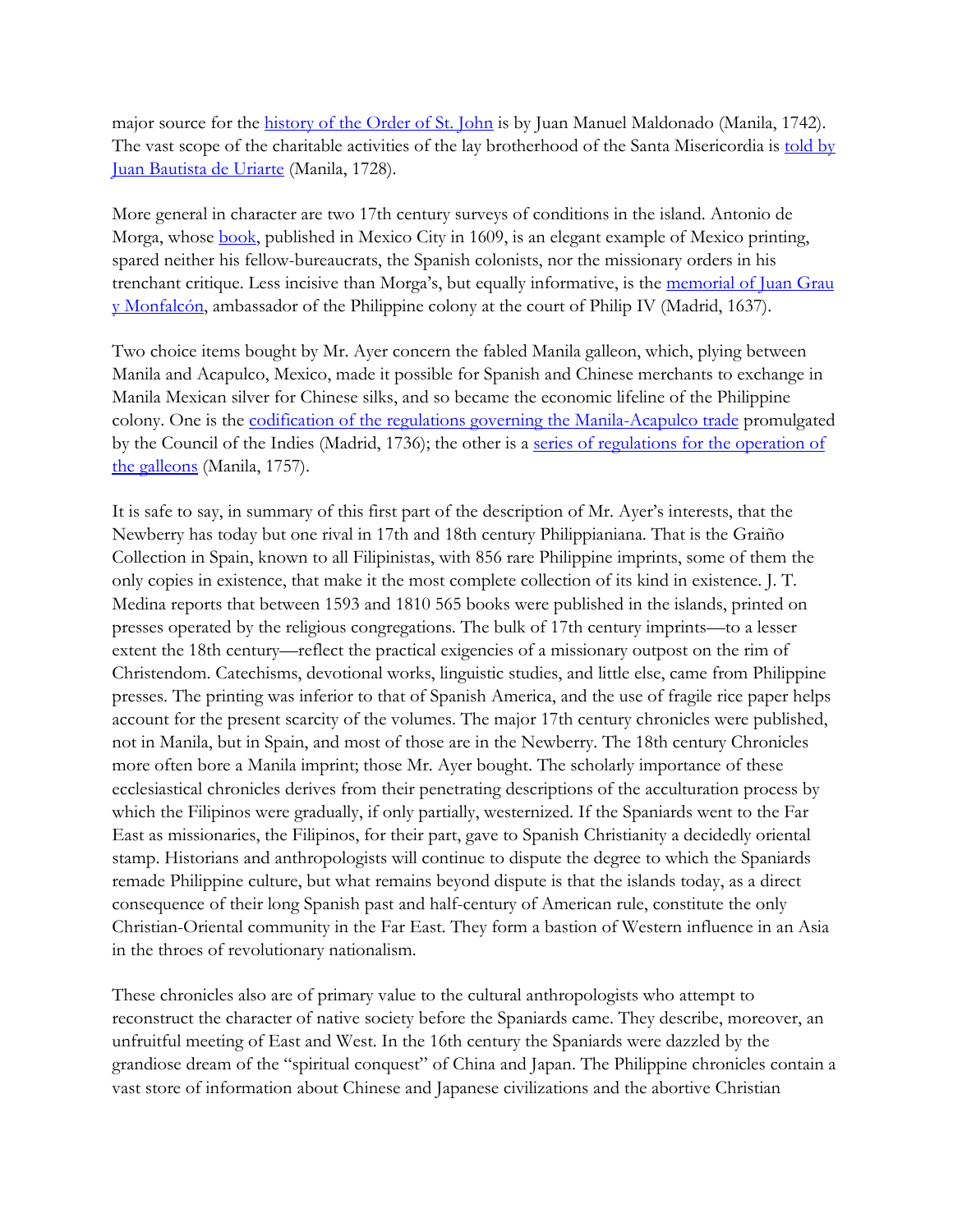missions in those lands. In recent years The Newberry Library's holdings in this field have been enormously enriched by the William E. Greenlee Collection. The Portuguese colony of Macao on the Chinese coast was, in reality, more important that the Philippines as a base of operations form which the Iberian powers dreamed of planting the Cross in China and Japan.

The second foundation upon which Mr. Ayer built his collection, that of manuscripts, originated in his purchase of part of the manuscript collection of the Compañiá General de Tabacos de Filipinas. Of the more than two hundred items, some are single manuscripts, and others contain as many as fifty documents. Many are originals; some are copies or transcripts of originals that have been lost. The collection is particularly rich in 18th century items, less comprehensive for the 17th century, and poor for the 16th.

One notable item consists of a series of largely unpublished documents which throw light on the commercial activities of the Jesuit Order prior to their expulsion from the Spanish dominions in 1767. These documents have been complemented by a recent acquisition of microfilm from the Archivo Nacional Historico in Madrid. Another bundle provides some penetrating insights into the repeated efforts of the Spanish authorities to promote economic reforms during the 18th century. There is also an unpublished historical chronicle, written, internal evidence strongly suggests, by the well-known Jesuit scholar, Juan José Delgado. The research value of the Newberry's Philippine manuscripts has been noticeably augmented by the recent purchase of a collection in Spain. This acquisition, containing some 586 items, strengthens the Newberry's holdings in the 19th century, and in the field of regional history. It is to be hoped that Dr. Paul Lietz's calendar of the Newberry's Philippines manuscript collection, soon to be published, will make it better known and more accessible to research. This collection of Philippine manuscripts is a modest assortment compared to the almost inexhaustible materials available in the archives of Spain. In the United States, however, it is a collection which has no superior. The widespread destruction sustained by the archives and libraries in Manila during the last war has unfortunately increased many-fold the research value of these documents.

Of all the Philippine manuscripts in the Newberry Library, the [five volumes of the Ventura del Arco](http://vufind.carli.illinois.edu/vf-nby/Record/nby_129350) transcripts stand out in bold relief. Señor Ventura del Arco in the 1890's copied from the Jesuit papers in the Real Academia de Historia in Madrid a series of documents spanning the whole Spanish colonial period. Every Filipinista knows that few phases of the history of the Philippines can be written without utilizing these transcripts.

The basic collection of sources for the history of the Philippines is the <u>fifty odd volumes edited by</u> [Emma Blair and J.A. Robertson](http://vufind.carli.illinois.edu/vf-nby/Record/nby_240987) at the beginning of this century. Much of the preparation of these volumes was done in the Newberry Library. The collection spans the entire Spanish period from Magellan's discovery to the end of the Spanish regime. Substantial portions of the ecclesiastical chronicles and prolific selections of documents from the Spanish archives, notably the Archivo General de Indias in Seville, were translated from Spanish into English. The defect of this pioneer and laborious work is not the publishing of the documents in translation, although scholars would feel more at ease in the original language. It is rather that the translations are usually awkward and